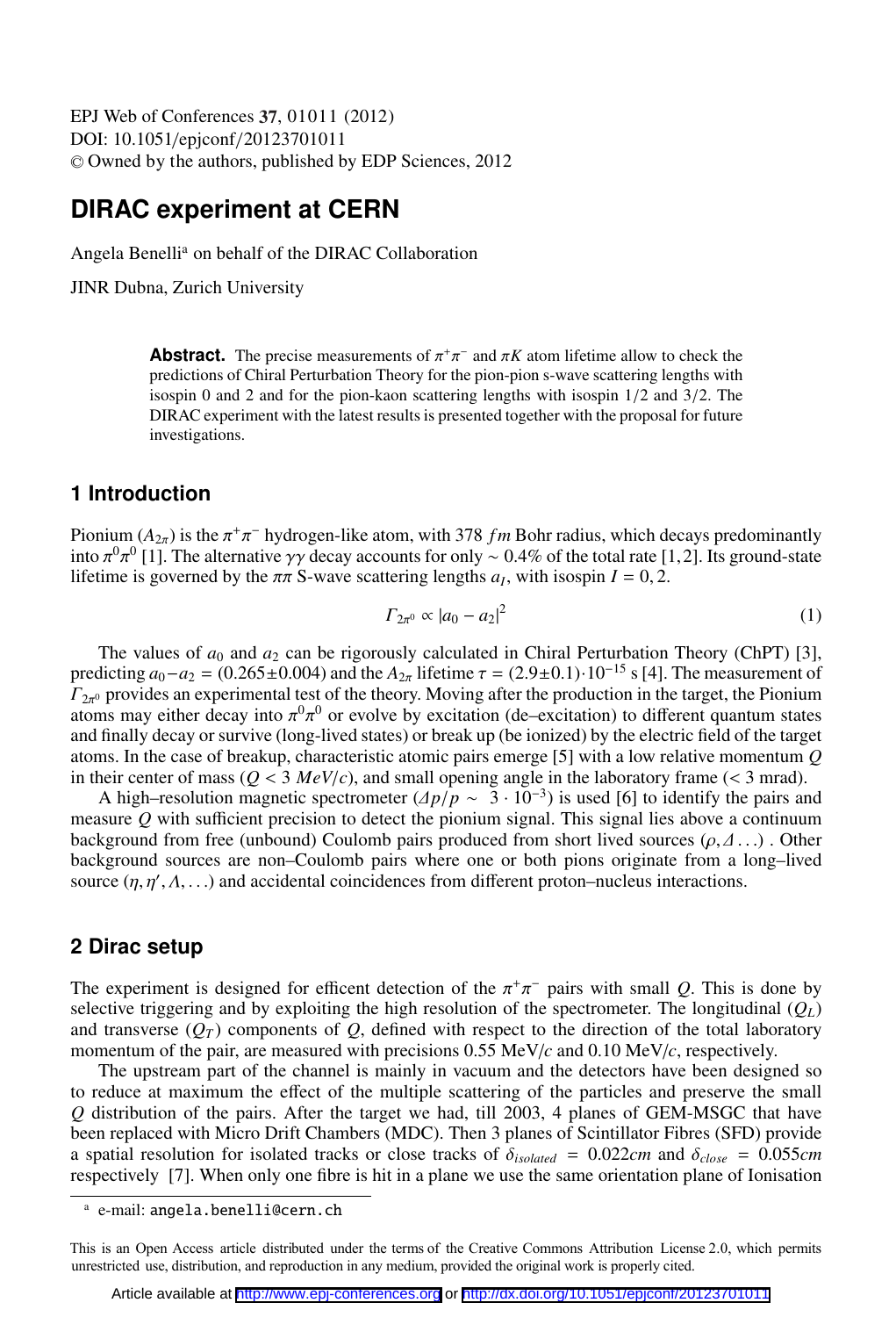

Fig. 1. DIRAC setup: MDC are microdrift gas chambers, SFD is a scintillating fiber detector and IH is a scintillation ionization hodoscope. Downstream the spectrometer magnet there are drift chambers (DC), vertical (VH) and horizontal (HH) scintillation hodoscopes, Cherenkov detectors containing nitrogen (CH), heavy gas C4F10 and aerogel radiators, shower detectors (PSh) and scintillation muon detectors (MU).

Hodoscope (IH) in order to distinguish if the energy deposited corresponds to a single track or a pair crossing the same IH slab. A 1.65 Tesla dipole magnet is used for the momentum determination. After the magnet there are 4 groups of Drift Chambers, consisting of X, Y and W (inclined) planes giving a spatial resolution of 85 $\mu$ m. Then a Vertical Hodoscope (VH) consisting of 20 scintillating slabs with a time resolution below 140*ps* is used for particle timing, and an Horizontal Hodoscope (HH) is used by the trigger in order to select opposite charged particles with a vertical displacement smaller than 75*mm*.

The experimental resolutions on the momentum and opening angle must be accurately simulated in order to extract the narrow pionium signal. Multiple–scattering in the target is the primary source of uncertainty on the  $Q_T$  measurement. In order to achieve the desired  $Q_T$  resolution, the scattering angle in the target must be known with  $\sim 1\%$  precision.

Using this configuration of the DIRAC detector we have published our last analysis of  $\sim 1.5 \cdot 10^9$ events grouping the data from 2001 till 2003 [8]. These data come from collisions of 20 and 24 GeV/*c* protons, delivered by the CERN PS, impinging on a thin Ni target foil of 94 or 98  $\mu$ m thickness for different run periods.

In Figs. 2, the  $|Q_L|$  and  $Q_T$  projections of the experimental prompt  $\pi^+\pi^-$  spectrum are shown<br>omnarison to the fitted simulated background spectrum. After subtraction of the background, the in comparison to the fitted simulated background spectrum. After subtraction of the background, the experimental  $A_{2\pi}$  signal emerges at small values of  $|Q_L|$  and can be compared with the simulated signal. The overall agreement between the best–fit experimental and simulated spectra is excellent, over the entire  $Q_T$ ,  $Q_L$  domain. We have detected  $n_A = 21227 \pm 407$  atomic pairs, that allow us to give our final measurement of the ground–state  $A_{2\pi}$  lifetime yielding

$$
\tau = [3.15^{+0.20}_{-0.19} \text{(stat)}^{+0.20}_{-0.18} \text{(sys)}] \cdot 10^{-15} \text{ s}.
$$

We obtain the  $\pi\pi$  scattering length difference

$$
|a_0 - a_2| = [0.2533^{+0.0078}_{-0.0080} \text{(stat)}^{+0.0072}_{-0.0077} \text{(sys)}]M_{\pi^+}^{-1}.
$$

Our result is compatible with the theoretical prediction and with the other experiment, NA48, that provides a measurement of  $a_0 - a_2$ , [9].

In 2007 we have modified the DIRAC setup in order to study the  $K\pi$  atomic pairs at the same time as collecting more statistics for  $\pi \pi$  atomic pairs. In both arms the Nitrogen Cerenkov detectors ( $N_2$ )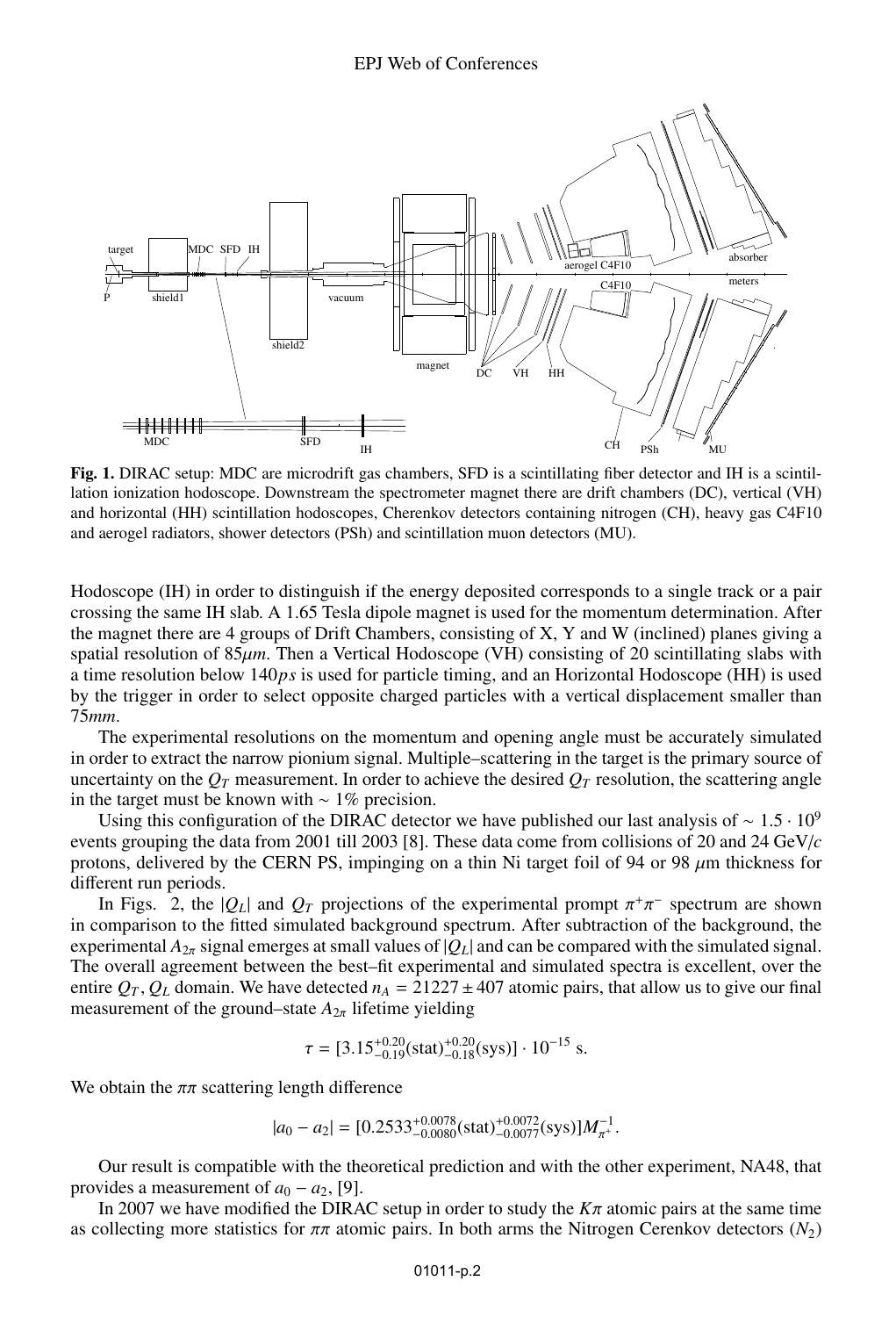

**Fig. 2.** On the right :  $|Q_L|$  fit projections of the  $\pi^+\pi^-$  spectrum from data (dots) and simulation (full line). The top plot shows the simulated background components compared with the experimental spectrum; the bot top plot shows the simulated background components compared with the experimental spectrum; the bottom plot shows the pionium signal after background subtraction and the simulation. On the left:  $Q_T$  fit projections of the From the signal region. Right: pionium signal after background subtraction and simulation.  $+\pi^-$  spectrum from data (dots) and simulation (full line). Top left: in the  $A_{2\pi}$  signal region; bottom left: away

have been cut to have the space to install the heavy gas *C*4*F*<sup>10</sup> Cerenkov detectors. With an efficiency of more that 99% they identify pions while not responding to kaons or (anti)protons. The average number of photoelectrons is 28 for particles with  $\beta = 1$ . Next to the  $N_2$  only on the left side, we have installed an Aerogel Cerenkov detector that identify kaons and reject protons. The detector consists of three modules, the two in front have a refractive index of 1.015, typically 10 photoelectrons for a particle with  $\beta = 1$ . Their efficiency is better than 98% for kaons with momentum below 5.5*GeV/c* with only 11% contamination of protons. The module in the back has a refractive index of 1.008 and covers the higher momentum range of the kaons, between 5.<sup>5</sup> <sup>−</sup> <sup>8</sup>*Ge*v/*c*, the average number of photoelectrons is  $4 - 5$  for a  $\beta = 1$  particle.

The preshower detector (PSh) provide an additional electron/hadron separation to the  $N_2$  Cerenkov, and his performance has been increasingly important after the cutting of the Ni Cerenkov in order to keep the level of electron rejection at the level of 98% [10]. With this modified detector and using only the downstream part of DIRAC for the tracking we have published the result of the  $K\pi$  analysis [11].

We have detected an excess of low *Q* events with a significance of 3.2 $\sigma$ ,  $n_A^{K\pi} = 173 \pm 54$ . If these these are interpreted as atomic pairs, then we can estimate a lower limit on the mean lifetime for  $K\pi$ events are interpreted as atomic pairs, then we can estimate a lower limit on the mean lifetime for *<sup>K</sup>*π atoms of 0.<sup>8</sup> *f s* with a confidence level of 90%.

The data collected in 2008-9-10 shown in Figure 3 have been analysed and the preliminary results are with a significance of 5.3 sigma, this will provide a value for <sup>|</sup>*a*<sup>1</sup>/<sup>2</sup> <sup>−</sup> *<sup>a</sup>*<sup>3</sup>/<sup>2</sup><sup>|</sup> with a relative error of 26%.

## **3 Long-lived Atoms**

In order to get the values of the *a*<sub>0</sub> and *a*<sub>2</sub> scattering lengths separately from  $\pi^+\pi^-$  atoms data, one may exploit the fact that the energy splitting between the levels *n*s and *np*  $AE = E = E = E$ , depends on an  $\frac{1}{2}$  exploit the fact that the energy splitting between the levels *ns* and  $np$ ,  $\Delta E_n = E_{ns} - E_{np}$ , depends on an other combination of the scattering lengths:  $2a_0 + a_2$  [12]. The energy splitting for the levels with other combination of the scattering lengths:  $2a_0 + a_2$  [12]. The energy splitting for the levels with the principal quantum number *n* and orbital quantum number *l* includes few contributions:

$$
\Delta E_{nl} = \Delta E_{nl}^{em} + \Delta E_{nl}^{vac} + \Delta E_{nl}^{str} \tag{2}
$$

where  $\Delta E_{nl}^{em}$  includes relativistic insertions, finite-size effect, self-energy corrections due to transverse<br>photons and transverse photon exchange. The term  $\Delta E^{vac}$  includes the contributions from the vacuum photons and transverse photon exchange. The term  $\Delta E_{nl}^{vac}$  includes the contributions from the vacuum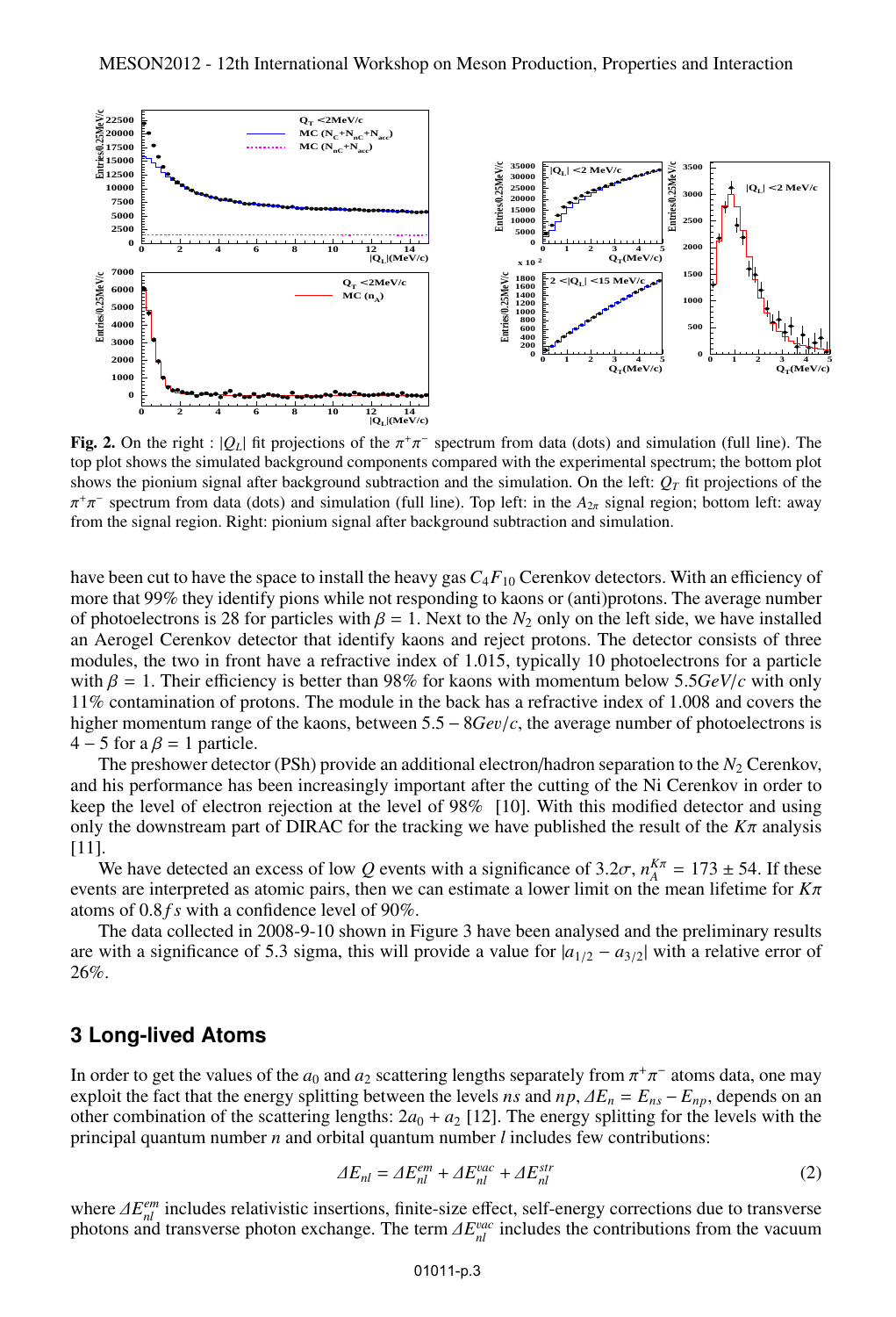

Fig. 3. The top plot shows the simulated background components compared with the experimental spectrum (points with errors), in blu the Coulomb pairs, in magenta the non-Coulomb, in red the atomic pairs; the bottom plot shows the residuals between data and the fitted background for  $\pi^- K^+$  and  $\pi^+ K^-$  for the 2008-2009-2010 data.

polarization. The last term  $\Delta E_{nl}^{str}$  takes into account strong interaction effects and it's related to the  $\pi\pi$  scattering lengths as follows:  $\Delta E_{nl}^{str} = A_n(2a_0 + a_2)$  The theoretical value for the 2s-2n energy  $\pi \pi$  scattering lengths as follows:  $\Delta E_{nl}^{str} = A_n(2a_0 + a_2)$ . The theoretical value for the 2s-2p energy energy splitting has been calculated as  $\Delta E^{2s-2p} = -0.59 \pm 0.01eV$  [13]. By measuring the value  $\Delta E^{2s-2p}$  we can determine the numerical value of  $\Delta E^{str}$  substituting the other terms in equation 2 that have been can determine the numerical value of  $\Delta E_{nl}^{str}$  substituting the other terms in equation 2 that have been calculated with a high accuracy. The method for measuring  $\Delta E_{nl}$  was discussed in [14] calculated with a high accuracy. The method for measuring  $\Delta E_n$  was discussed in [14].

In inclusive processes,  $A_{2\pi}$  are produced in *s*-states distributed over the principal quantum number *n* proportionally to  $n^{-3}$ . When moving inside the target, the relativistic  $A_{2\pi}$  interacts with the target atoms and, with some probability (depending on the material), will leave the target with orbital angular momentum *l* > 0. The main part of these atoms will be in the 2p-state. For  $A_{2\pi}$  in np-state the decay into two  $\pi^0$  mesons is forbidden by the conservation law for the angular momentum, and the process  $A_{2-} \to \pi^0 + \gamma$  is also strongly suppressed. Therefore, the main mechanism of the nn-states decay is  $A_{2\pi} \to \pi^0 + \gamma$  is also strongly suppressed. Therefore, the main mechanism of the np-states decay is<br>the np  $\to 1$ s radiative transition with a subsequent annihilation from the 1s-state into two  $\pi^0$  with a the np  $\rightarrow$  1s radiative transition with a subsequent annihilation from the 1s-state into two  $\pi^0$  with a lifetime of  $\tau_{\text{tot}} \approx 3 \times 10^{-15}$  s. The lifetime of the atom in the 2p-state is determined by the radiative lifetime of  $\tau_{1s} \sim 3 \times 10^{-15}$  *s*. The lifetime of the atom in the 2p-state is determined by the radiative transition probability equivalent to  $\tau_{2p} = 1.17 \times 10^{-11} s$ . This is why we refer to them as "long lived", 3 order of magnitude slower decay time compared to the s-state  $A_{2\pi}$ . For the average  $A_{2\pi}$  momentum in DIRAC of 4.5*GeV*/*<sup>c</sup>* the corresponding decay length is 5.7 cm for 2p-state, 19 cm for 3p and bigger for the increasing p.

The influence of a constant magnetic field on the  $A_{2\pi}$  atom lifetime has been studied. The transverse magnetic lab. field  $B_0$  is increased to  $B = \gamma B_0$  in amplitude in the atom reference frame. The corresponding electric field is perpendicular to the atom momentum, and it will allow the admixture of the ns-state with the np-state wave functions. This admixture may cause a significant faster decay for atoms initially being in the np-state. For the case of  $B_0 = 4T$  and  $\gamma = 20$ , the decay rate increases more than twice for the 2p state.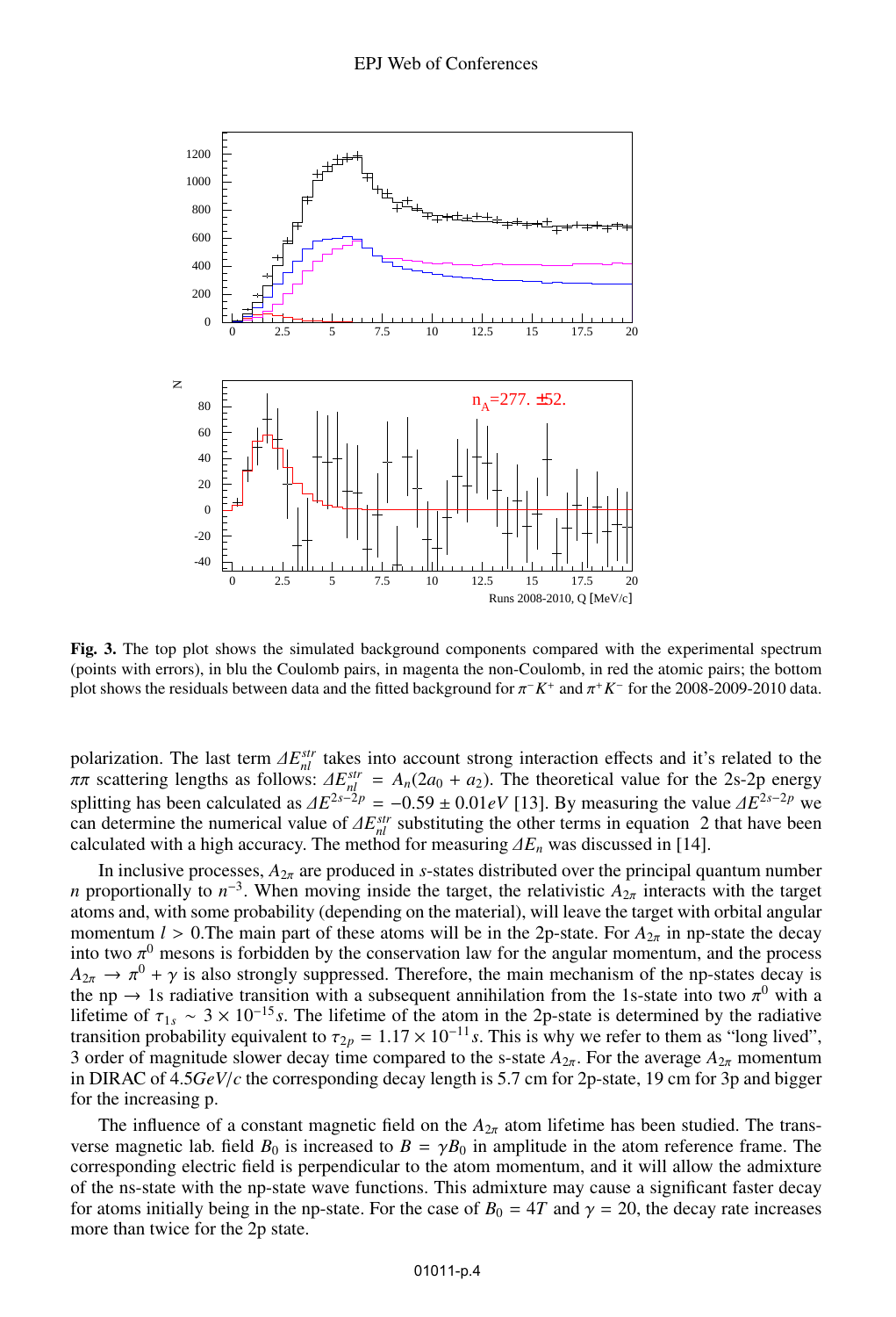#### **4 Search for Long-lived atoms**

As a first step, during the 2011 and 2012 data taking DIRAC had as objective the observation of long lived atoms. In order to do so, after the Be target installed as the primary target, we have installed at 10 cm distance a Platinum foil  $(d = 2\mu m)$ , [15].

The proton interaction with the Be target ( $d = 100 \mu m$ ) produces  $A_{2\pi}$  that can decay or break in state, thus they will not have the time to decay before reaching the Platinum foil, where they will break  $+\pi^-$  pairs, Coulomb pairs and non-Coulomb pairs. Around 6% of  $A_{2\pi}$  will leave the target in a np-<br>tate thus they will not have the time to decay before reaching the Platinum foil, where they will break into  $\pi^+\pi^-$  pairs. We will be able to detect in DIRAC the  $\pi\pi$  atomic-pairs created in the Pt foil above<br>the background formed by the  $\pi^+\pi^-$  pairs created in the Be target the background formed by the  $\pi^+$  $\pi$ <sup>-</sup> pairs created in the Be target.



**Fig. 4.**  $Q_Y$  distribution of pairs without and with the magnet.

To reduce strongly this background a magnet has been installed between the Be target station and the Pt foil: the 0.01*Tm* magnet shifts the Y component of the relative momentum *<sup>Q</sup>*. In figure 4 it's shown the  $Q_Y$  distribution with and without the magnet, in black is the simulation result for the  $Q_Y$ of the pairs produced at the Beryllium target,(on the right is centered at  $6MeV/c$ ) in white the  $Q<sub>Y</sub>$ distribution of the pairs produced at the Pt foil (with the magnet on, centered in  $Q_Y = 0$ ).



**Fig. 5.** e+ e- data 2010,  $Q_Y$  distribution of pairs generated at the Be-target are shifted on the right  $Q_y > 0$ , while the pairs generated at the Pl-foil are centered in  $Q_y = 0$ the pairs generated at the Pl-foil are centered in  $Q_Y = 0$ .

 $\overline{11}$ The electron-positron data taken during 2011 confirms the results of the simulation. In order to resistivity against radiation. This will allow us to extract a signal with a significance of more than have a bigger  $Q_Y$  shift we have installed this year (2012 data) a new stronger magnet,  $Sm_2Co_{17}$ , high 9 sigma.